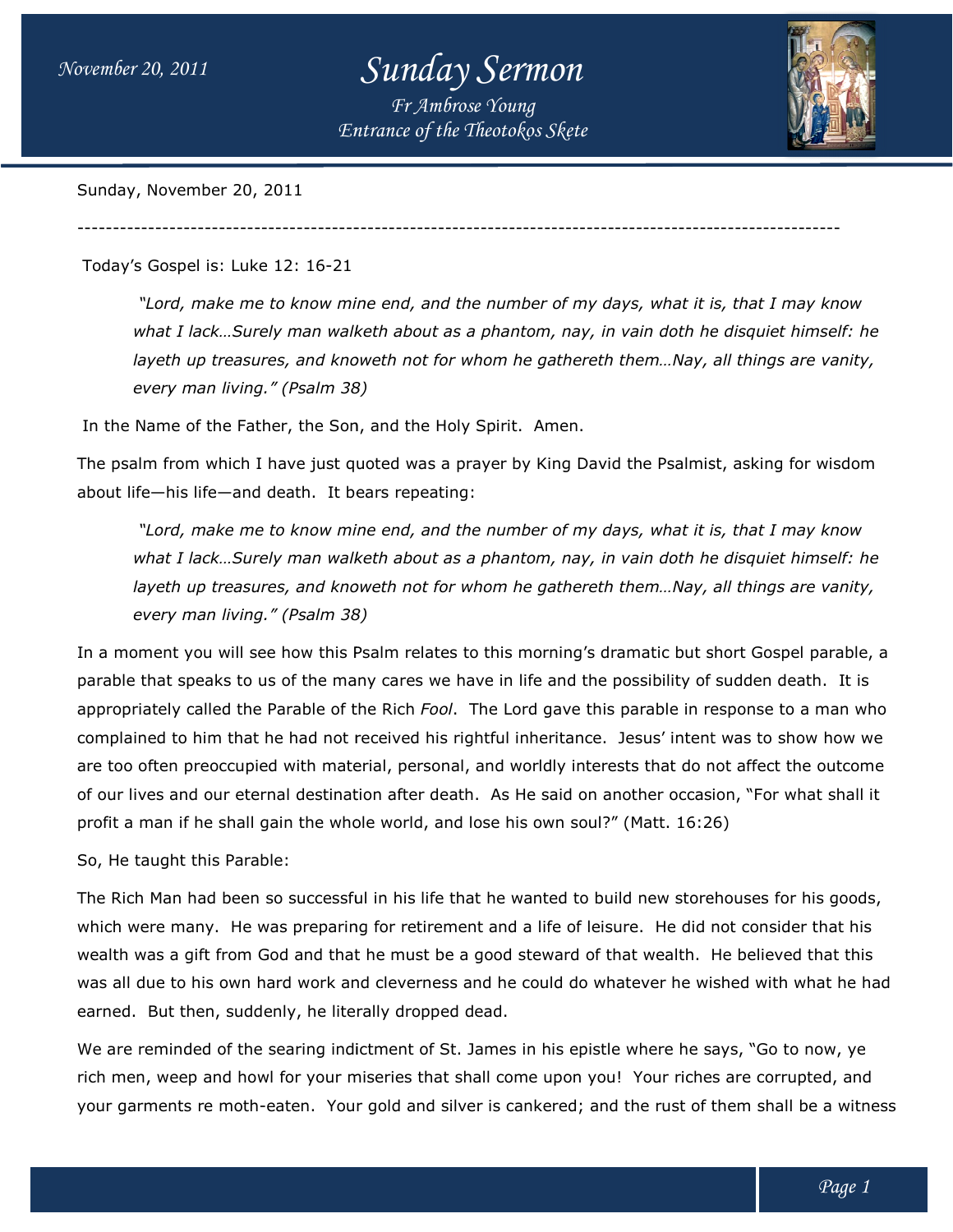# *Sunday Sermon*

*Entrance of the Theotokos Skete Fr Ambrose Young*



against you, and shall eat your flesh as it were fire. Ye have heaped together treasure for the last against you, and shall eat your flesh as it were fire. Ye have heaped together treasure for the last<br>days…Ye have lived in pleasure on the earth, and been wanton…Ye have condemned and killed the just." (James 5:1-6)

But this does not mean that the rich cannot be saved. Everything depends upon how one uses one's wealth. Everything. The deeper point of this parable, however, as the Holy Fathers teach us, is that all of us are extremely rich or heavy laden in worries and cares and distractions, in desires and wishes and sins—and *these* are precisely what make us like the Rich Fool in the parable: we have heaped up huge stores of resentments and remembrance of wrongs, of worries and fears about ourselves and others, and this "baggage" will not save us. Rather, if we die in this state, it will drag us down to hell, as surely as the chains which the ghost of Marley in a "Christmas Carol" had forged in his life dragged him down and kept him out of paradise res of resentments and remembrance of wrongs, of worries and fears about ourselves and oth<br>d this "baggage" will not save us. Rather, if we die in this state, it will drag us down to hell, a<br>the chains which the ghost of M d cares and distractions, in desires and w<br>
Rich Fool in the parable: we have heaped<br>
of worries and fears about ourselves and<br>
e in this state, it will drag us down to hell,<br>
as Carol" had forged in his life dragged h<br>
in

Of course we live in a culture that has constantly brainwashed us into being greedy, into always wanting more, when it comes to material things. Yet 99% of these things we do not even really need. And we have been brainwashed also into thinking that it's "normal" to be constantly worrying and fretting about our lives, other people, and so forth. But you most certainly will not find even one word, even one iota, in Scripture that supports such thinking! Yet this is the way of our world. ing more, when it comes to material things. Yet 99% of these things we do not even really r<br>we have been brainwashed also into thinking that it's "normal" to be constantly worrying and<br>ing about our lives, other people, an

St. Nicolai Velimirovitch writes: "The Lord Jesus, the Lover of mankind, brought with Him and opened to men innumerable and incomparable heavenly gifts, and invited us to take them openly and freely, on one condition: that we first wrest our souls away from corruptible earthly goods" and from the worries, distractions, and temptations of daily life.

This morning's parable also reminds us that sudden death is not a desirable thing at all, for it gives no time for repentance, for making peace with everyone, for getting our spiritual house in order. Unless men innumerable and incomparable heavenly gifts, and invited us to take them openly and freely, on<br>one condition: that we first wrest our souls away from corruptible earthly goods" and from the worries<br>distractions, and te St. Nicolai says, "Blessed are they who experience sickness before their deaths, enduring pain and St. Nicolai says, "Blessed are they who experience sickness before their deaths, enduring pain and<br>suffering. Such a one is given the opportunity to look back over the whole of his life, to survey and count his sins, to repent of all the evil he has done and all the good he has not done, to weep with repentance and lament before God, cleansing his soul with tears, and to beg God for forgiveness; also to forgive all who have insulted or done evil to him during his lifetime, to bless all his friends and enemies, to remind his children to fear God, remember the hour of their death and enrich their souls betimes with faith, prayer, and acts of charity." *Entrance of the Theotokos Skete*<br> **Example 11**<br> **the Theotokos Skete**<br> **the Example In the earth, and been wanton...Ye have heaped**<br> **ion to follow and the saved.** Everything de<br>
point of this parable, however, as t<br>
lade s sins, to repent of all the evil he has done and all the good he has not done,<br>nce and lament before God, cleansing his soul with tears, and to beg God for f<br>e all who have insulted or done evil to him during his lifetime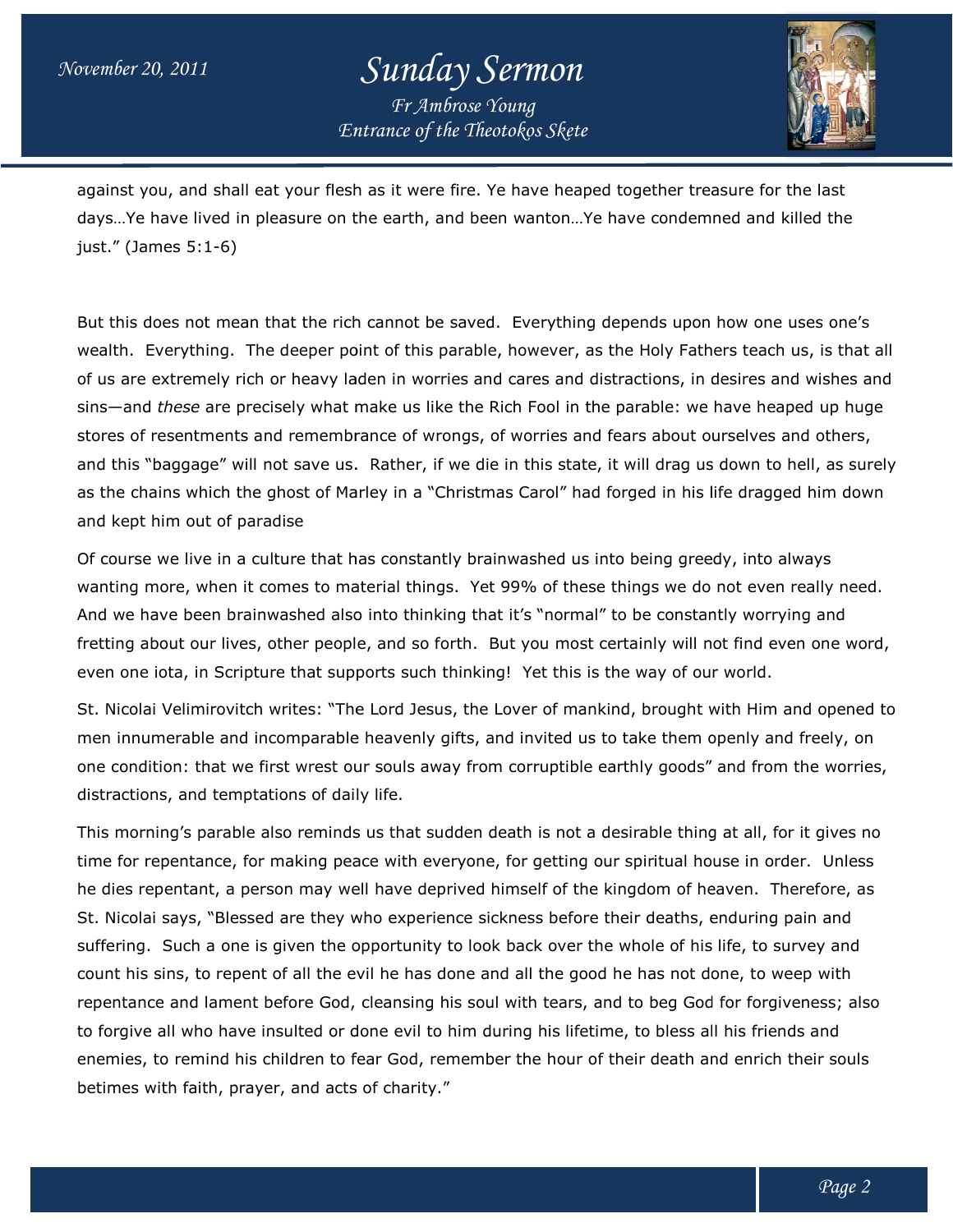### *Entrance of the Theotokos Skete Sunday Sermon Fr Ambrose Young*



St. Anthony the Great, the patriarch and father of monastics, said: "Reflect within yourself and say: 'I shall not remain in this world longer than today', and you never sin against God." St. Anthony the Great, the patriarch and father of monastics, said: "Reflect within yourself and say: 'I<br>shall not remain in this world longer than today', and you never sin against God."<br>St. Nicolai adds: "There is nothin

not feel my death!' Thus speak the foolish and godless. The wise and devout say: 'May God's will be done!' Better to be sick for years and to have growths and cramps from our sickness than to die not feel my death!' Thus speak the foolish and godless. The wise and devout say: `May God's will be<br>done!' Better to be sick for years and to have growths and cramps from our sickness than to die<br>unprepared and unrepentant though, there is nothing ephemeral and transitory, but all is eternal, whether torment or joy. It is<br>therefore better to suffer a little here than there..." therefore better to suffer a little here than there…"

In this way we see how much the Savior loved us, that He continued to teach his disciples and, by extension, us, gathered here this morning, how to live and also how to die or, rather, how to prepare extension, us, gathered here this morning, how to live and also how to die or, rather, how to prepare<br>for death. So much of what Christ taught concerned this very question: "How then should we live?" This is why the New Testament is often referred to as a User's Manual, a guidebook to life, as well as a source of doctrine and early Church History. Yet how few know these holy pages and sacred words today! Some few, who attend church, hear the words of the Gospel on a Sunday and then quickly forget them before they even leave the church building. But they at least "heard" the words of Scripture--and, be assured, they will be accountable for what they heard, whether or not they remembered or acted upon what they heard. But for every individual who attends a church of some kind and hears Scripture read and preached upon once a week, there are tens, perhaps hundreds of thousands more who do not attend church at all and never read the Bible. In fact, there are now more and more homes that do not even have a Bible on the shelf. *Entrance of the Theotokos Skete*<br> **rch** and father of monastics, said: "<br>
ger than today', and you never sin a<br>
g more light-minded than to say: 'L<br>
he foolish and godless. The wise ar<br>
and to have growths and cramps f<br>
e This is why the New Testament is often referred to as a User's Manual, a guidebook to life, as well as<br>source of doctrine and early Church History. Yet how few know these holy pages and sacred words<br>today! Some few, who at adds: "There is nothing more light-minded than to say: "Let me die suddenly, so that I may<br>
death!" Thus speak the foolish and godlss. The wise and devout say: "May God's will be<br>
ter to be sick for years and to have growt

This last week was the 400<sup>th</sup> anniversary of the publication of the King James Bible. This was not the This last week was the 400<sup>tn</sup> anniversary of the publication of the King James Bible. This was not the<br>first translation of the Bible into English but it was the most important one. For the next few centuries it was the primary "vessel" or "carrier" of scriptural truth for English speaking believers of all kinds. In the last couple of generations, however, the King James translation has been superseded by modern and even modernist, "relevant" and innovative translations, some of which actually distort Gospel truth or are not otherwise faithful to the early Christian understanding of Scripture. Yet even few of these translations are studied now, as we slip further and further away from the great Christian civilization that used to be, and further into the darkness of the coming night of faithlessness and unbelief. the primary "vessel" or "carrier" of scriptural truth for English speaking believers of all kinds. In<br>it couple of generations, however, the King James translation has been superseded by many new<br>in and even modernist, "re s we slip further and further away from the great Christian<br>the darkness of the coming night of faithlessness and<br>Let us read our Scripture each day, ponder it, and ask the

So, let us not be light minded and frivolous. Let us read our Scripture each day, ponder it, and ask the Holy Spirit to enlighten us how we may apply what we read to our lives. Let us begin with today's parable of the Foolish Rich Man, so that we might not be found, on our last day, numbered with his like. let us not be light minded and frivolous. Let us read our Scripture each day, ponder it, and ask t<br>, Spirit to enlighten us how we may apply what we read to our lives. Let us begin with today's<br>1ble of the Foolish Rich Ma